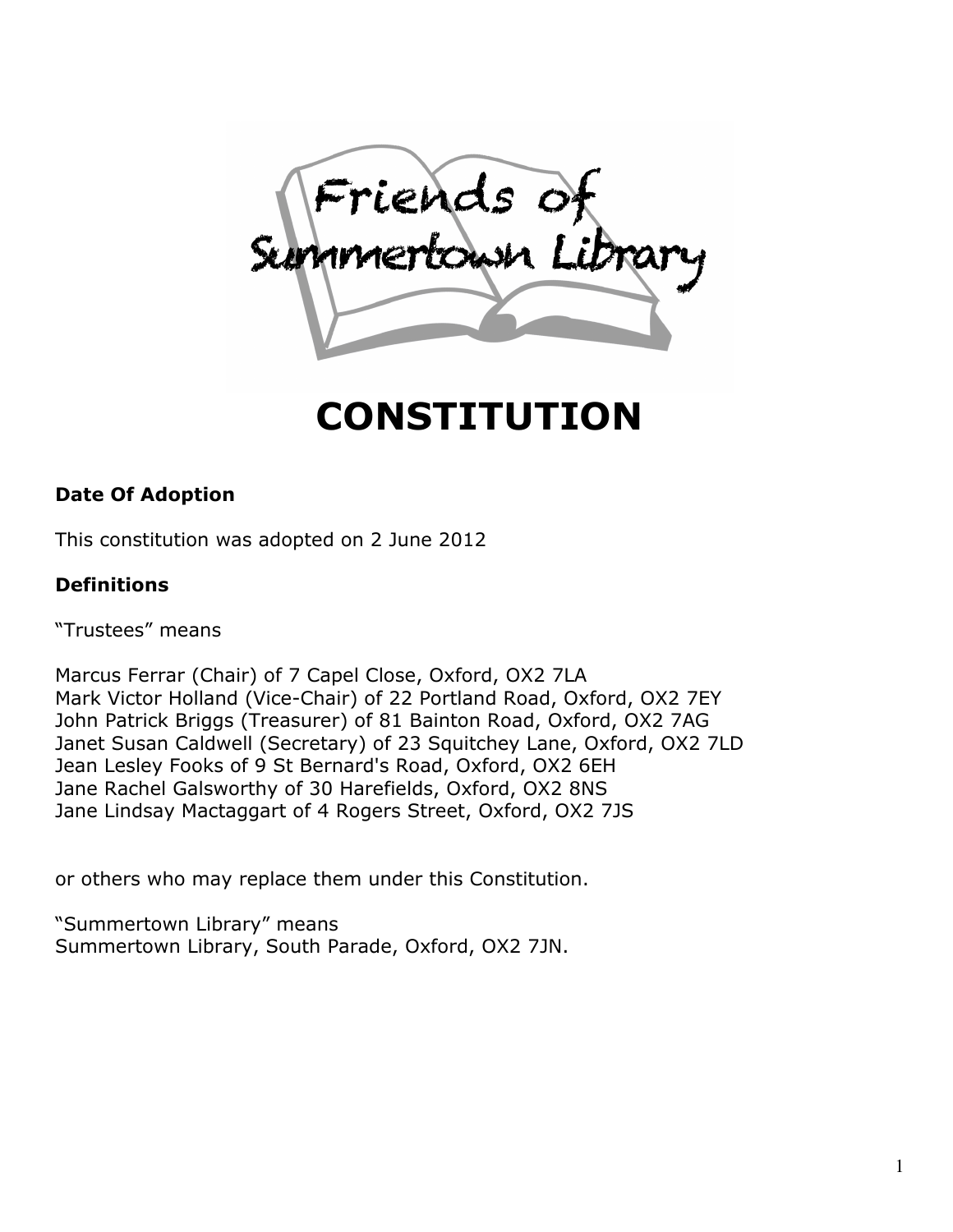## PART 1

#### 1. Adoption of the Constitution

The Charity and its property shall be administered and managed in accordance with the provisions of Part 1 and Part 2 of this constitution.

#### 2. Name

The name of the Charity is The Friends of Summertown Library. It is referred to throughout this document as "the Charity".

## 3. Governance & Officers

- 3.1 The Officers of the Charity are the Trustees.
- 3.2 The Trustees shall be responsible for all things for which they are responsible under law to include inter alia the Charity's aims and direction, its property, finances, employment of any staff or volunteers and compliance with its legal obligations and this constitution.

## 4. Values & Standards of Conduct

The Charity is strictly independent, aligned with no government authority, nor political or religious organisations or interests and will conduct itself in a lawful and responsible way at all times. It shall not engage in activity or campaigns in support or pursuit of any objectives other than those set out below under Objectives.

#### 5. Objective

The advancement of education for the public benefit by supporting the operation and maintenance of a public library in Summertown for the benefit of the local residents.

## 6. Application of the Income and Property

- 6.1. The income and property of the Charity shall be applied solely towards the promotion of the Objectives.
- 6.2. A Trustee may pay out of, or be reimbursed from, the property of the Charity reasonable expenses properly incurred by him or her when acting on behalf of the Charity.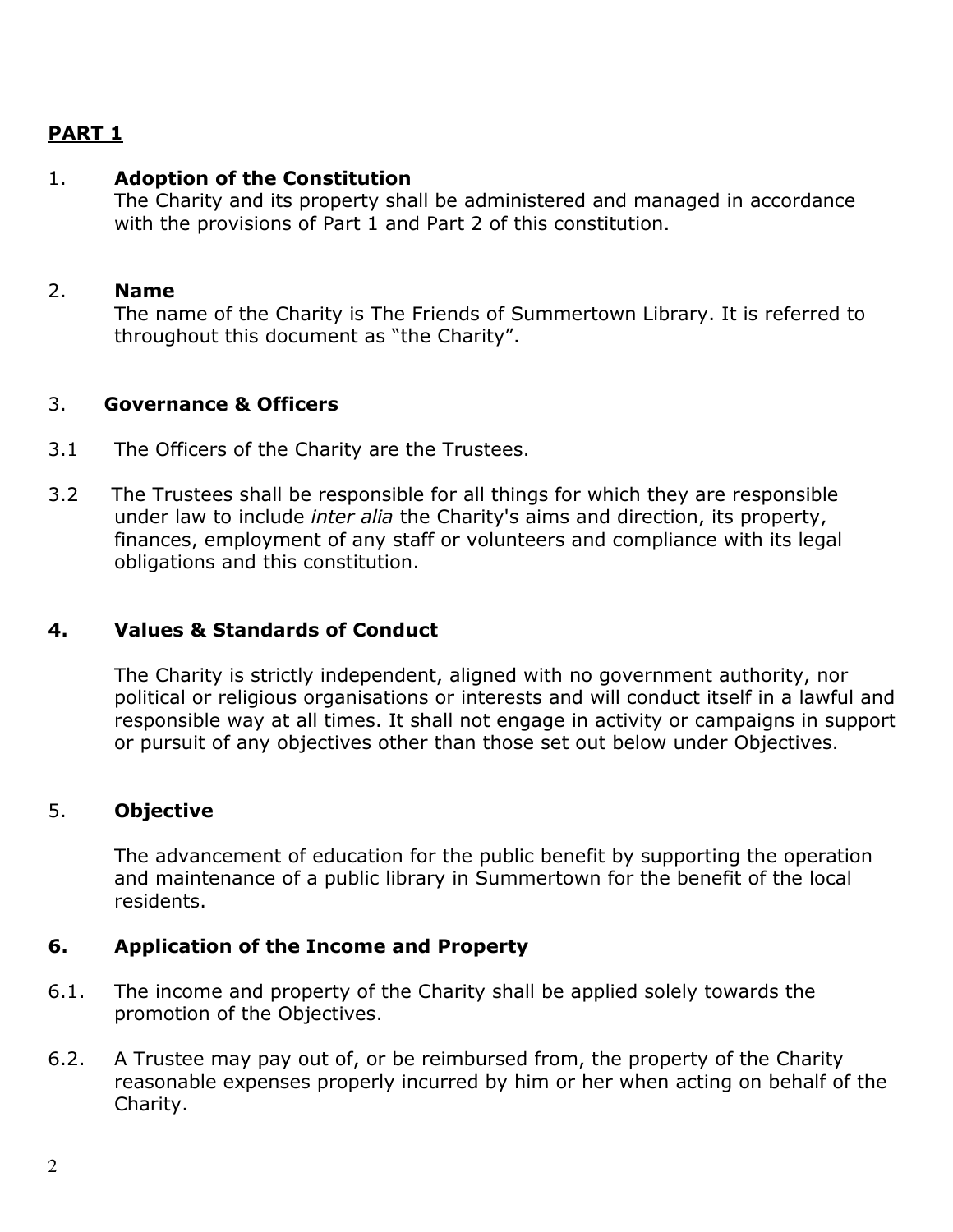- 6.3. None of the income or property of the Charity may be paid or transferred directly or indirectly by way of dividend bonus or otherwise by way of profit to any member of the Charity. This does not prevent:
- 6.3.1. a member who is not also a Trustee from receiving reasonable and proper remuneration for any goods or services supplied to the Charity;
- 6.3.2. a Trustee from:
	- 6.3.2.1.buying goods or services from the Charity upon the same terms as other members or members of the public;
	- 6.3.2.2. receiving a benefit from the Charity in the capacity of a beneficiary of the Charity, provided that Trustees comply with the provisions of sub clause 6.6 of this clause, or as a member of the Charity and upon the same terms as other members;
	- 6.3.3. the purchase of indemnity insurance for the Trustees against any liability that by virtue of any rule of law would otherwise attach to them in respect of any negligence, default breach of duty or breach of trust of which he or she may be guilty in relation to the Charity but excluding:
		- 6.3.3.1. fines;
		- 6.3.3.2. costs of unsuccessfully defending criminal prosecutions for offences arising out of the fraud, dishonesty or wilful or reckless misconduct of a Trustee;
		- 6.3.3.3. liabilities to the Charity that result from conduct that the Trustee knew or ought to have known was not in the best interests of the Charity or in respect of which the person concerned did not care whether that conduct was in the best interests of the Charity or not.
	- 6.4. No Trustee may be paid or receive any other benefit for their participation in the Charity.
	- 6.5. A Trustee may not:
		- 6.5.1. sell goods, services or any interest in land to the Charity;
		- 6.5.2. be employed by or receive any remuneration from the Charity;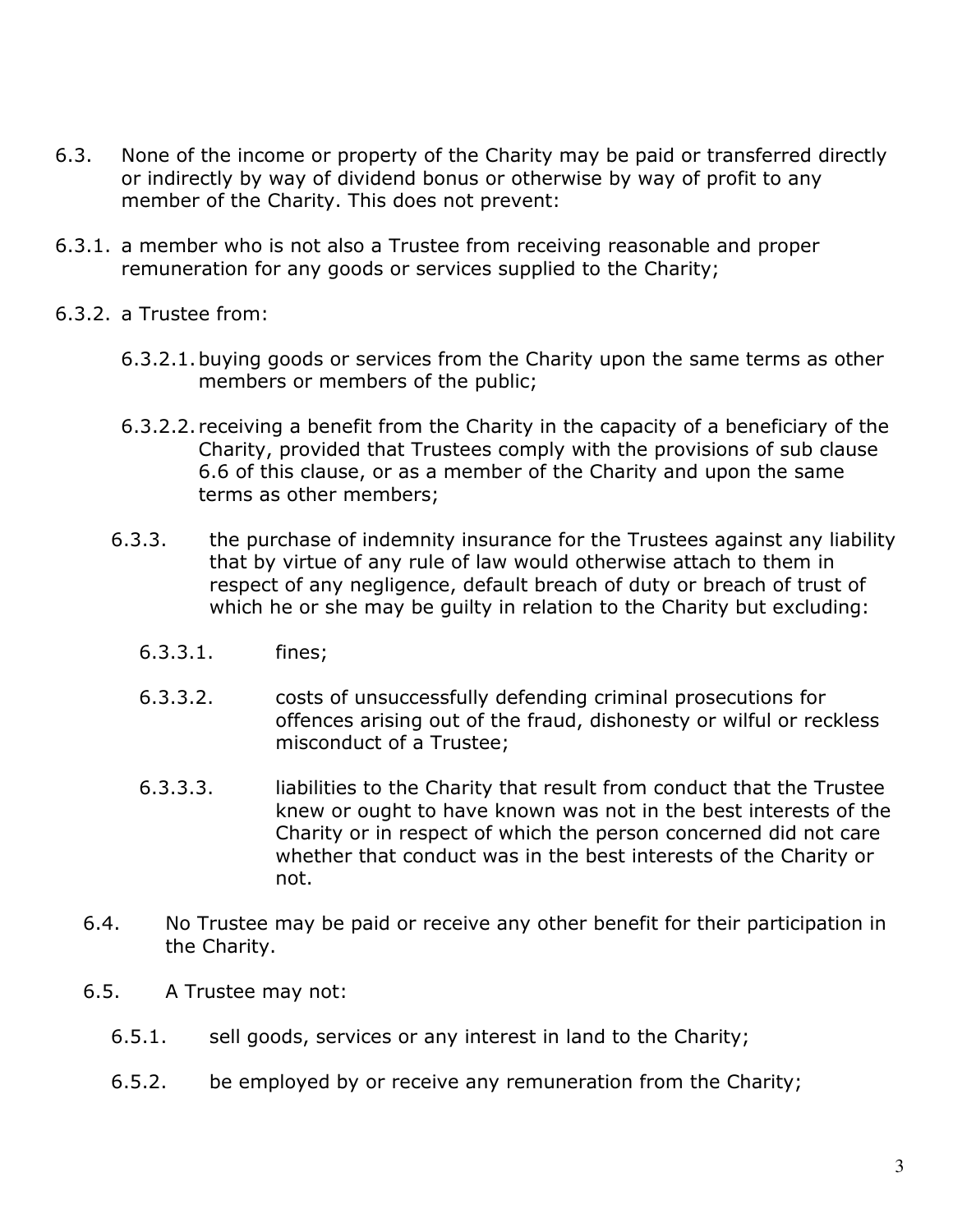- 6.6. If it is proposed that a Trustee should receive a benefit from the Charity that is not already permitted under sub-clause 6.3 of this clause, he or she must:
	- 6.6.1. declare his or her interest in the proposal;
	- 6.6.2. be absent from that part of any meeting at which the proposal is discussed and take no part in any discussion of it;
	- 6.6.3. not be counted in determining whether the meeting is quorate;
	- 6.6.4. not vote on the proposal.
- 6.7. A Trustee must absent himself or herself from any discussions of the Trustees in which it is possible that a conflict will arise between his or her duty to act solely in the interests of the Charity and any personal interest (including but not limited to any personal financial interest) and take no part in the voting upon the matter.

## 7. Dissolution

- 7.1. The Charity shall be wound up if at least two thirds of its members vote to do so.
- 7.2. If the members so resolve to dissolve the Charity, the Trustees will remain in office as Charity Trustees and be responsible for winding up the affairs of the Charity in accordance with this clause.
- 7.3. The Trustees must collect in all the assets of the Charity and must pay or make provision for all the liabilities of the Charity.
- 7.4. The Trustees must apply any remaining property or money:
	- 7.4.1. directly for the Objectives;
	- 7.4.2. by transfer to any charity or charities for purposes the same as or similar to the Charity.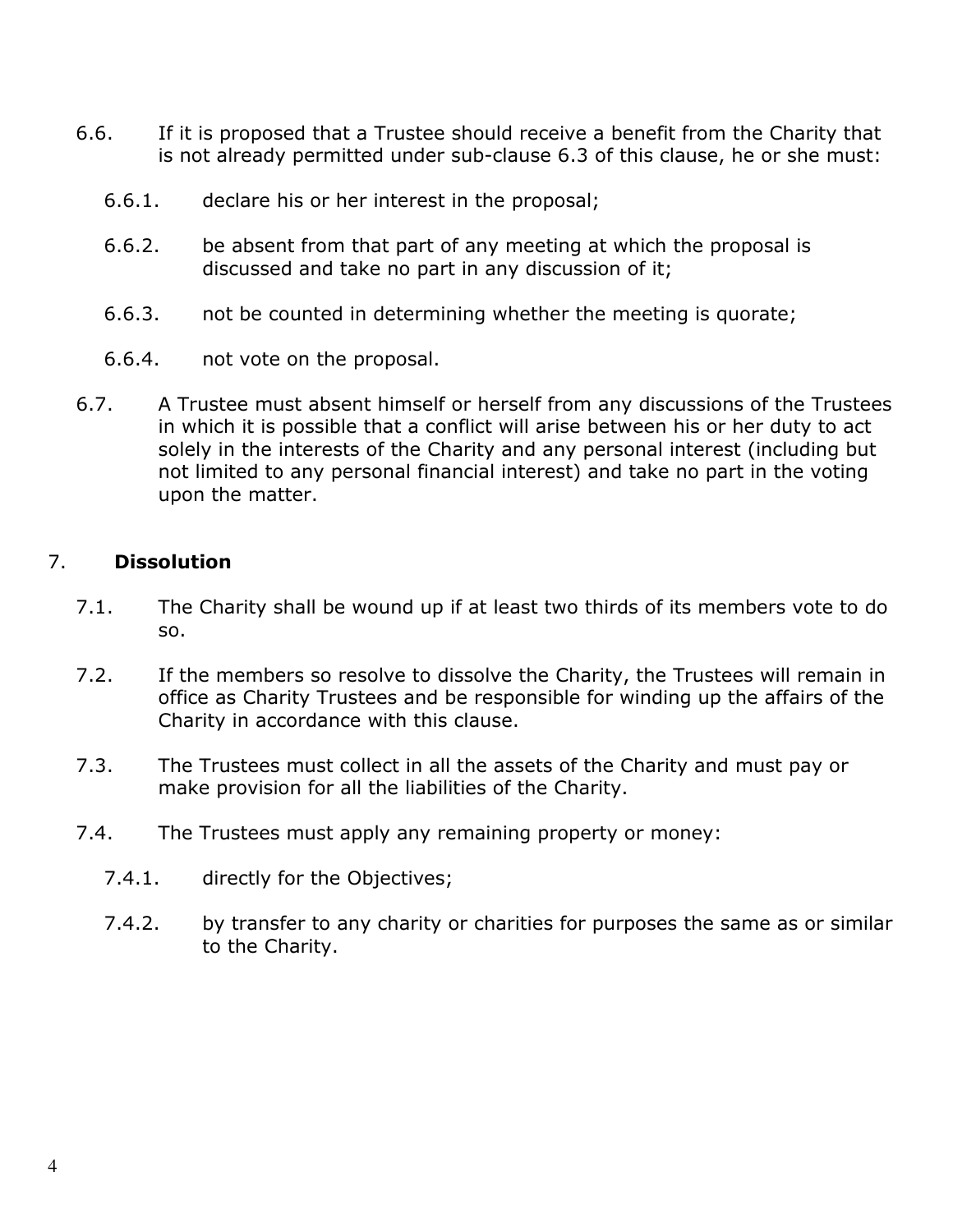# PART 2

## 8. Membership

#### 8.1. Joining

Applications for membership will be received, reviewed, accepted or declined, and confirmed to the applicant by the Trustees.

#### 8.2. Obligations

Once confirmed, Members will be obliged to

- 8.2.1. act in the best interests of the Charity;
- 8.2.2. support it in the achievement of its Aims;
- 8.2.3. comply with its constitution;
- 8.2.4. comply with any ruling of the Chairman at any meeting at which the Member is present.
- 8.3. Rights

Once confirmed Members will be entitled to

- 8.3.1. attend speak and vote at the Annual General Meeting or any Extraordinary General Meeting;
- 8.3.2. stand for election to the Board of Trustees.
- 8.4. Members may not otherwise speak for the Charity or enter into any commitment on its behalf.
- 8.5. Classes of Membership and Requirements for each class

There shall be two classes of membership.

8.5.1. Personal Membership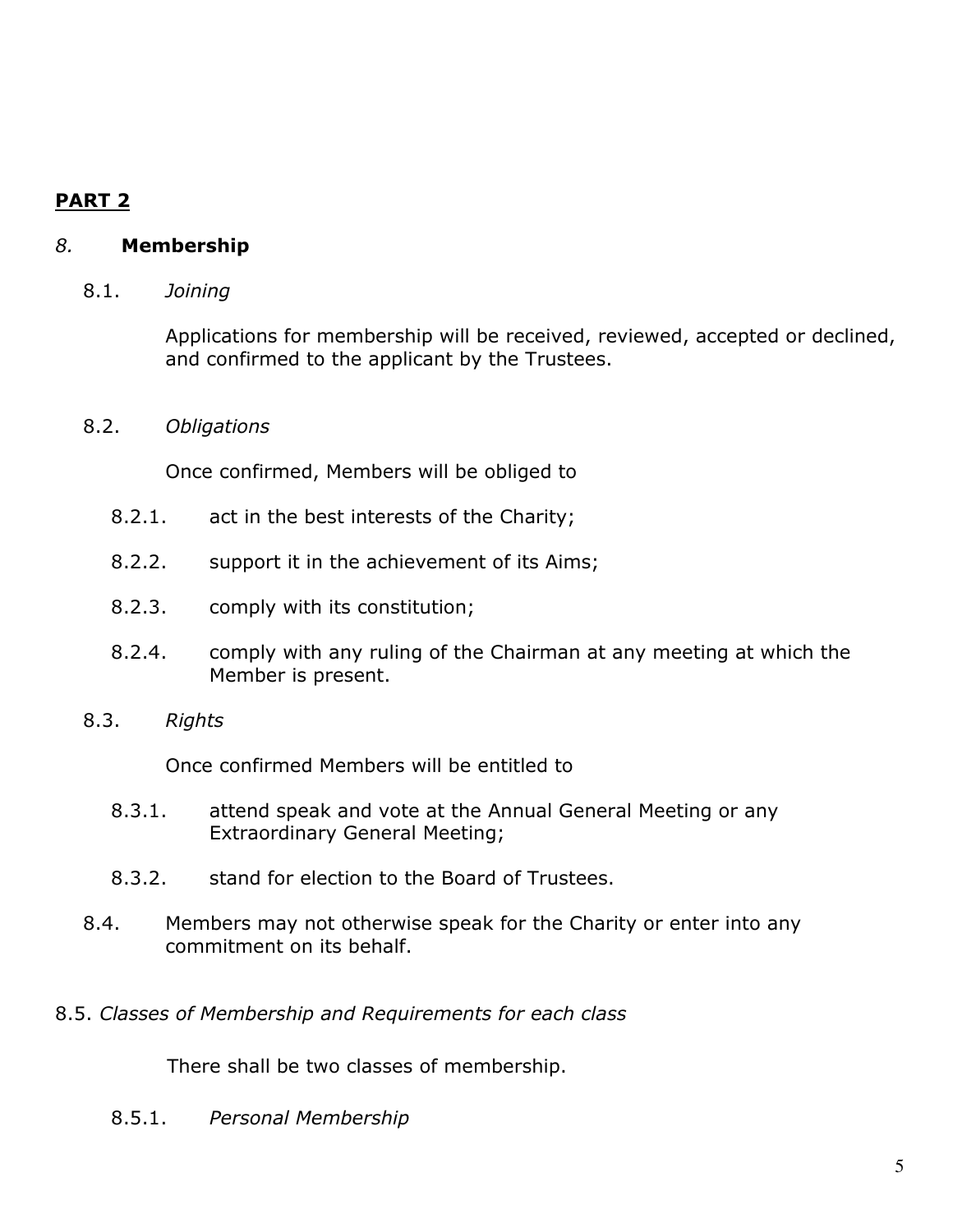Open to any permanent resident of Oxfordshire aged 18 or over.

#### 8.5.2. Business Or Other Organizational Membership

Open to any business or organization which has a relationship with Oxfordshire (for example by having a registered office or a branch or trading in the county or by having an officer or owner who lives in the county) and which makes a donation of money or free goods or services to the Charity acceptable to the Trustees. This class of Membership expires on 31st December each year and is renewable upon application.

#### 8.6. Participation

- 8.6.1. The Trustees of the Charity aim to involve all Members who wish to actively participate in assisting the Charity in its campaign. Members will be encouraged and empowered to represent the Charity at local level and to recruit other members, to raise funds and to assist the Charity in achieving its Aims. Such activities shall be arranged by the Trustees at their discretion.
- 8.6.2. Membership is open to individuals over eighteen years of age or organisations that are approved by the Trustees.

#### 8.7. Trustees' Powers In Respect Of Membership

- 8.7.1. Admission to and continuation of membership is at the discretion of the Trustees, who may refuse admission to membership or terminate membership if they deem it in the best interests of the Charity. The Trustees shall not be obliged to provide any explanation for doing so.
- 8.7.2. In exercising these powers, the Trustees may only refuse an application for membership if, acting reasonably and properly, they consider it to be in the best interests of the Charity to refuse the application.
- 8.7.3. The Trustees must inform the applicant in writing of the reasons for the refusal within twenty-one days of the decision.
- 8.7.4. The Trustees must consider any written representations the applicant may make about the decision. The Trustees' decision following any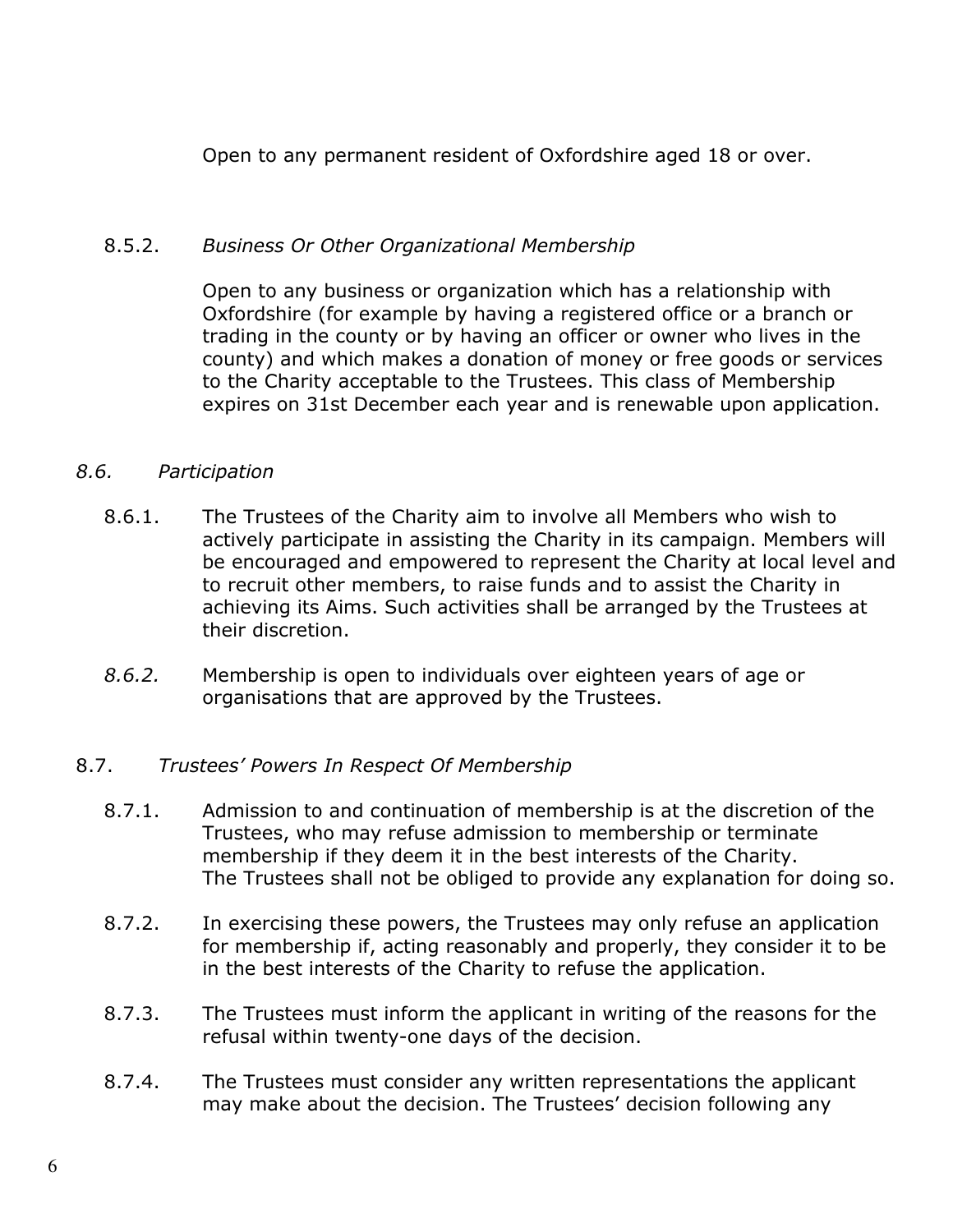written representations must be notified to the applicant in writing but shall be final.

- 8.8. Membership is not transferable to anyone else.
- 8.9. The Trustees must keep a register of names and addresses of the Members which must be made available to any Member upon request.

## 9. General Meetings

- 9.1. The Charity must hold a general meeting within twelve months of the date of the adoption of this constitution.
- 9.2. An annual general meeting must be held in each subsequent year and not more than fifteen months may elapse between successive annual general meetings.
- 9.3. All general meetings other than annual general meetings shall be called special general meetings.
	- 9.3.1. The Trustees may call a special general meeting at any time.
	- 9.3.2. The Trustees must call a special general meeting if requested to do so in writing by at least ten Members or one tenth of the membership, which ever is the greater. The request must state the nature of the business that is to be discussed.
	- 9.3.3. If the Trustees fail to hold the meeting within twenty eight days of the request, the Members may proceed to call a special general meeting, but in doing so they must comply with the provisions of this constitution.

## 10. Notice

- 10.1. The minimum period of notice required to hold any general meeting of the Charity is fourteen clear days from the date on which the notice is deemed to have been given.
- 10.2. A general meeting may be called by shorter notice, if it is so agreed by all the Members entitled to attend and vote.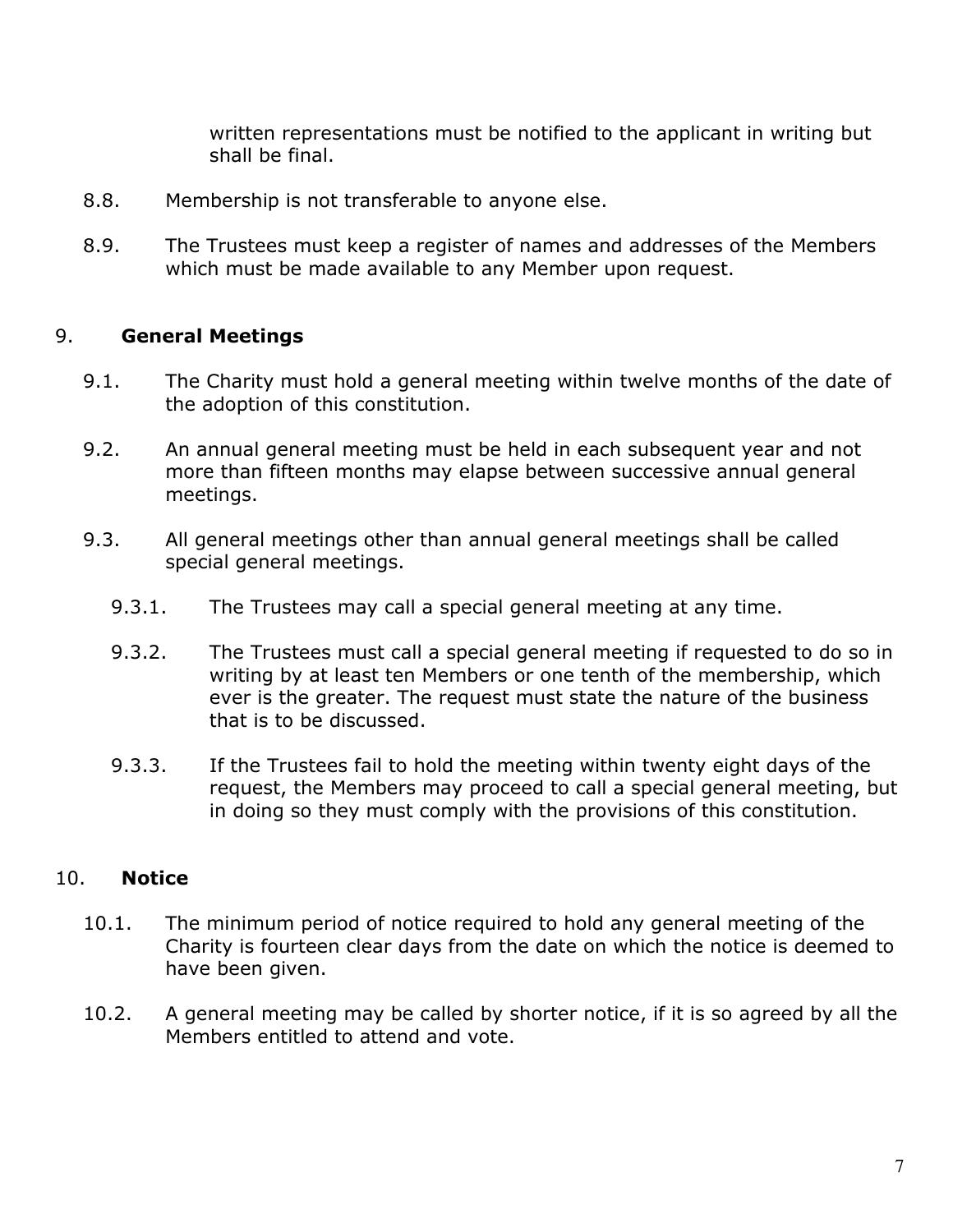- 10.3. The notice must specify the date, time and place of the meeting and the general nature of the business to be transacted.
- 10.4. If the meeting is to be an annual general meeting, the notice must say so.
- 10.5. The notice must be given to all the Members and to the Trustees.

#### 11. Quorum

- 11.1. No business shall be transacted at any general meeting unless a quorum is present.
- 11.2. A quorum is 10 members entitled to vote upon the business to be conducted at the meeting or one tenth of the total membership at the time, whichever is the greater.

#### 12. Chair

12.1. General meetings shall be chaired by the person who has been elected as Chair.

#### 13. Board of Trustees

- 13.1. The Charity and its property shall be managed and administered by the Board of Trustees.
- 13.2. The Board of Trustees will consist of no more than 10 Members.
- 13.3. If a vacancy arises, the Trustees shall be entitled to co-opt to fill it.
- 13.4. The Board of Trustees will meet once a month or otherwise as its members agree.
- 13.5. A quorum for the Board of Trustees shall be 3 members.
- 13.6. In the event of a tied vote on any issue, the Chair shall have the casting vote.
- 13.7. The Charity shall have the following specific Officers:
	- 13.7.1. A Chair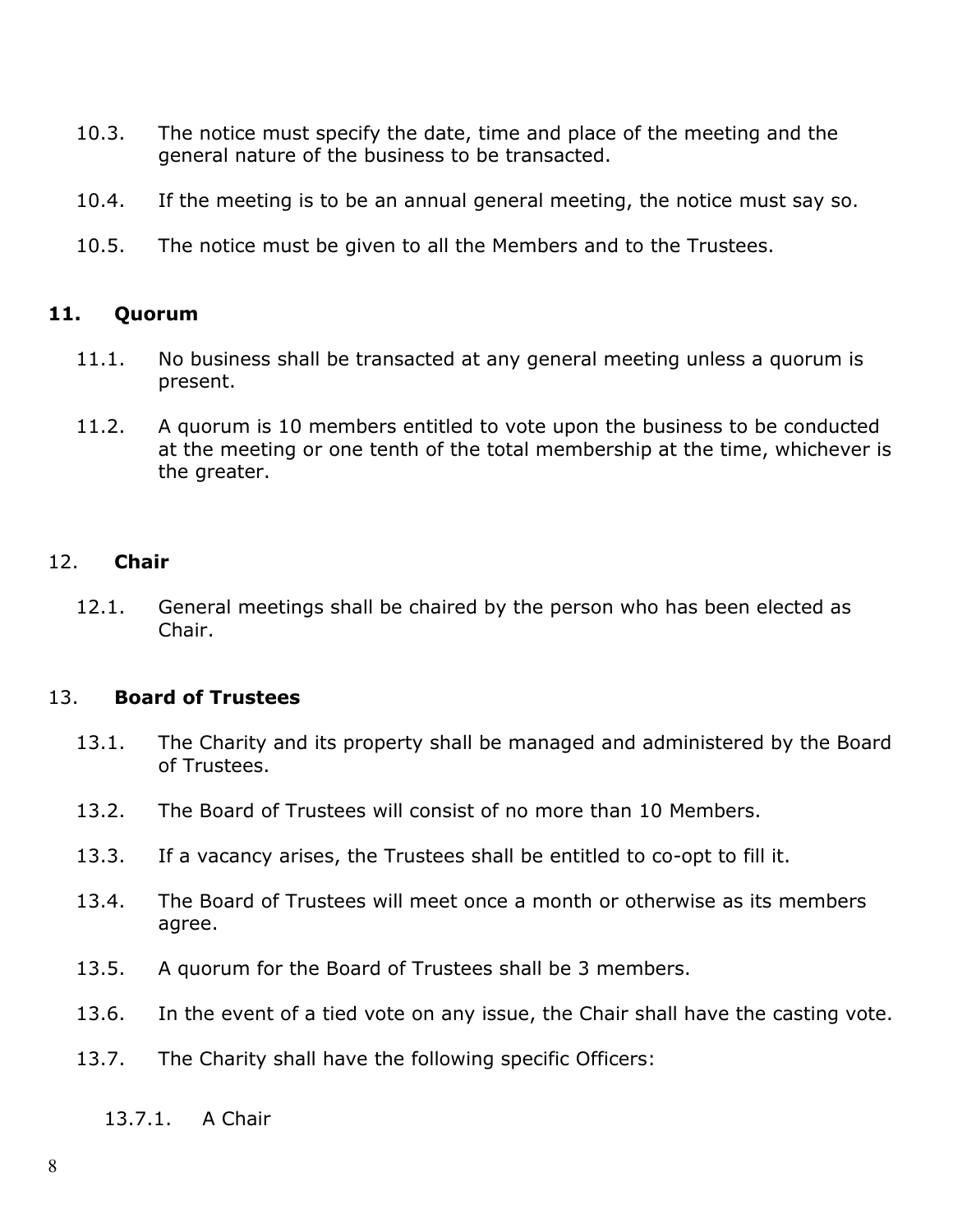- 13.7.2. A Vice-Chair
- 13.7.3. A Secretary
- 13.7.4. A Treasurer

#### 14. Powers of Trustees

- 14.1. The Trustees must manage the business of the Charity, and they have the following powers in order to further the Objectives (but not for any other purpose):
	- 14.1.1. to raise funds. In doing so, the Trustees must not undertake any substantial permanent trading activity and must comply with any relevant statutory regulations;
	- 14.1.2. to buy, take on lease or in exchange, hire or otherwise acquire any property and to maintain and equip it for use;
	- 14.1.3. to sell, lease or otherwise dispose of all or any part of the property belonging to the Charity. In exercising this power, the Trustees must comply as appropriate with sections 36 and 37 of the Charities Act 1993;
	- 14.1.4. to borrow money and to charge the whole or any part of the property belonging to the Charity as security for repayment of the money borrowed. The Trustees must comply as appropriate with sections 38 and 39 of the Charities Act 1993 if they intend to mortgage land;
	- 14.1.5. to co-operate with other charities, voluntary bodies and statutory authorities and to exchange information and advice with them;
	- 14.1.6. to establish or support any charitable trusts, Charities or institutions formed for any of the charitable purposes included in the Objectives;
	- 14.1.7. to acquire, merge with or enter into any partnership or joint venture arrangement with any other charity formed for any of the Objectives;
	- 14.1.8. to set aside income as a reserve against future expenditure but only in accordance with a written policy about reserves;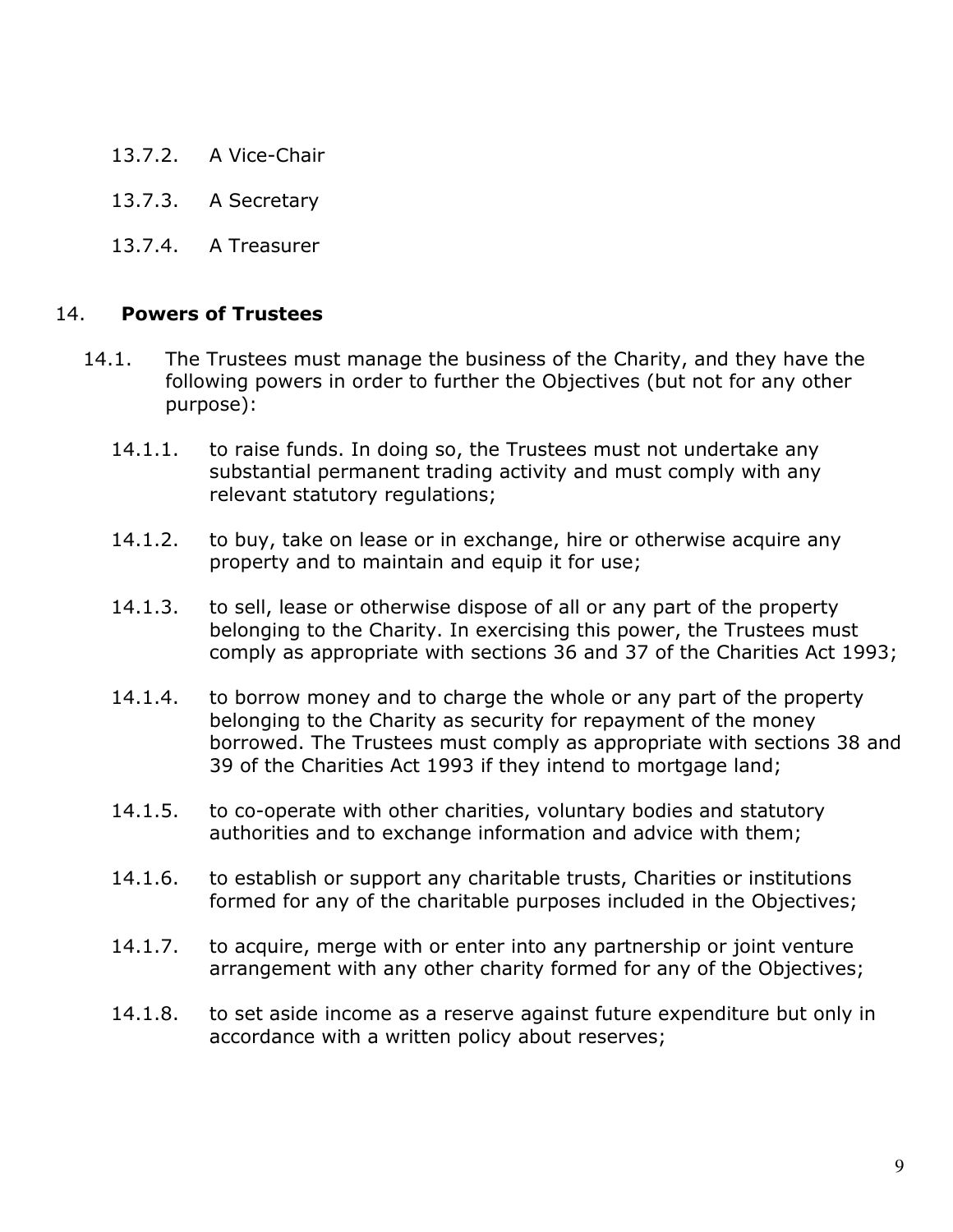- 14.1.9. to obtain and pay for such goods and services as are necessary for carrying out the work of the Charity;
- 14.1.10. to open and operate such bank and other accounts as the Trustees consider necessary and to invest funds and to delegate the management of funds in the same manner and subject to the same conditions as the trustees of a trust are permitted to do by the Trustee Act 2000;
- 14.1.11. to do all such other lawful things as are necessary for the achievement of the Objectives.
- 14.2. The Charity may amend any provision of this Constitution provided that:
	- 14.2.1 no amendment may be made that would have the effect of making the Charity cease to be a Charity at law;
	- 14.2.2 no amendment may be made to alter the Objects if the change would not be within the reasonable contemplation of the members of or donors to the Charity;
	- 14.2.3 any resolution to amend a provision of this constitution is passed by not less than two thirds of the members present and voting at a general meeting.
	- 14.2.4 a copy of any resolution amending this constitution shall be sent to the Commission within twenty one days of it being passed.Any meeting of Trustees at which a quorum is present at the time the relevant decision is made may exercise all the powers exercisable by the Trustees.

#### 15. Trustees meetings

- 15.1. The Trustees may regulate their proceedings as they think fit, subject to the provisions of this constitution.
- 15.2. Any Trustee may call a meeting of the Board of Trustees.
- 15.3. The secretary must call a meeting of the Trustees if requested to do so by a member of the Board of Trustees.
- 15.4. Questions arising at a meeting must be decided by a majority of votes.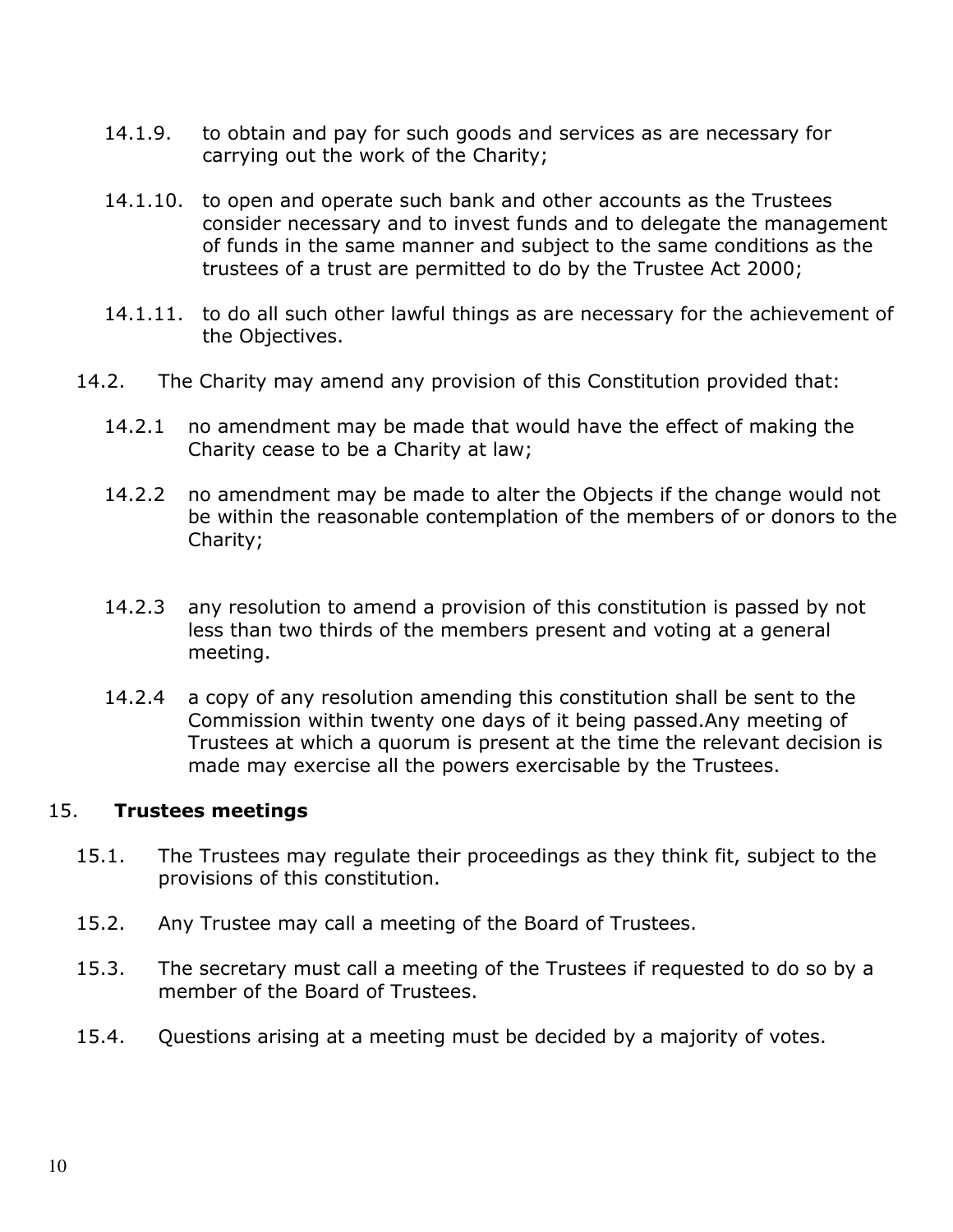- 15.5. In the case of an equality of votes, the person who chairs the meeting shall have a second or casting vote.
- 15.6. No decision may be made by a meeting of the Trustees unless a quorum is present at the time the decision is purported to be made.
- 15.7. The quorum shall be two or the number nearest to one third of the total number of Trustees, whichever is the greater or such larger number as may be decided from time to time by the Trustees.
- 15.8. A Member of the Board of Trustees shall not be counted in the quorum present when any decision is made about a matter upon which that Member of the Board of Trustees is not entitled to vote.

## 16. Minutes

- 16.1. The Trustees must keep minutes of all:
- 16.1.1. appointments of Officers;
- 16.1.2. proceedings at meetings of the Charity;
- 16.1.3. proceedings of meetings of the Board of Trustees;
- 16.1.4. the names of the Trustees present at the meetings;
- 16.1.5. the decisions made at the meetings; and
- 16.1.6. where appropriate the reasons for the decisions.

#### 17. Annual Report and Return and Accounts

- 17.1. The Trustees must comply with their obligations under the Charities Act 1993 with regard to:
	- 17.1.1. the keeping of accounting records for the Charity;
	- 17.1.2. the preparation of annual statements of account for the Charity;
	- 17.1.3. the transmission of the statements of account to the Charity;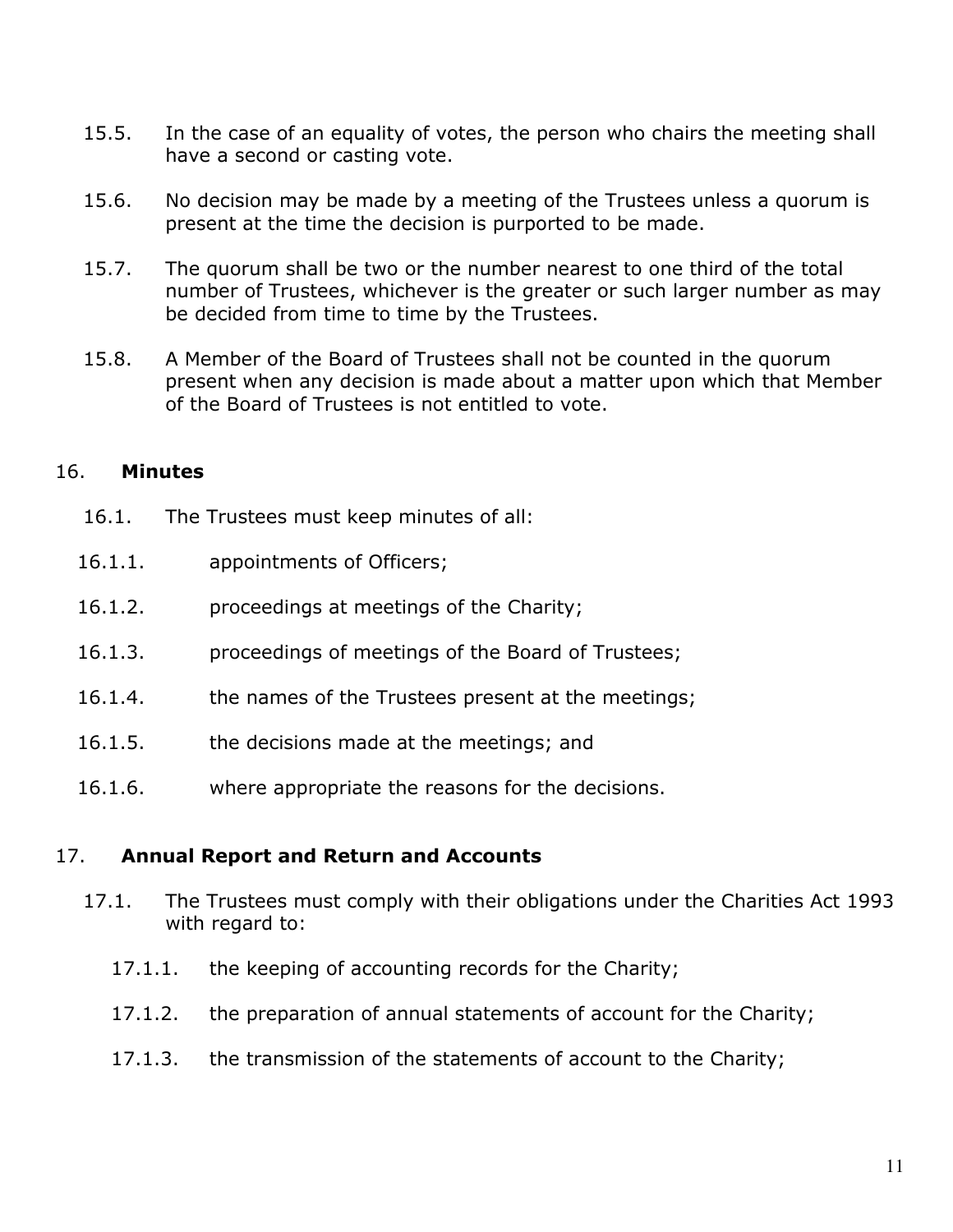- 17.1.4. the preparation of an annual report and its transmission to the Commission;
- 17.1.5. the preparation of an annual return and its transmission to the Commission.
- 17.2. Accounts must be prepared in accordance with the provisions of any Statement of Recommended Practice issued by the Commission, unless the Trustees are required to prepare accounts in accordance with the provisions of such a Statement prepared by another body.

## 18. Registered Particulars

 The Trustees must notify the Commission promptly of any changes to the Charity's entry on the Central Register of Charities.

#### 19. Property

- 19.1. The Trustees must ensure:
	- 19.1.1. the title to all land held by or in trust for the Charity that is not vested in the Official Custodian of Charities; and
	- 19.1.2. that all investments held by or on behalf of the Charity are vested either in a corporation entitled to act as custodian trustee or in not less than three individuals appointed by them as holding trustees.
	- 19.1.3. The terms of the appointment of any holding trustees must provide that they may act only in accordance with lawful directions of the Board of Trustees and that if they do so they will not be liable for the acts and defaults of the Trustees or of the Members of the Charity.
	- 19.1.4. The Trustees may remove the holding trustees at any time.

#### 20. Notices

- 20.1. Any notice required by this constitution to be given to or by any person must be:
	- 20.1.1. in writing; or